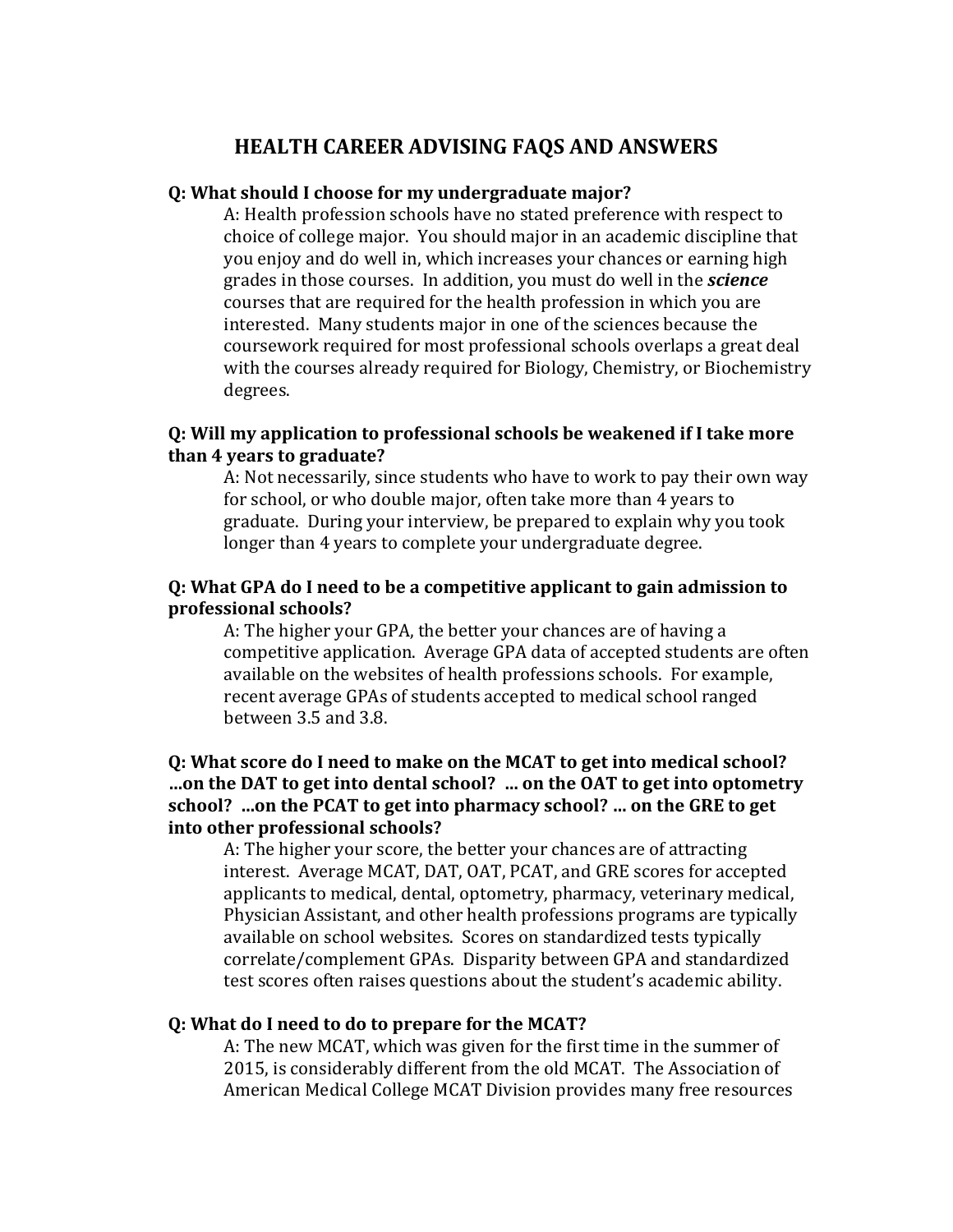to help students prepare for the new test. These include guides to content, test preparation, and practice test materials. It is suggested that students planning to take the MCAT will want to take courses in Biochemistry, Psychology, and Sociology to prepare for questions from those areas of knowledge, in addition to the premedical requirements. See the following for information:

https://www.aamc.org/students/applying/mcat/

#### **Q: How much and what sort of volunteer work should I do?**

A: Medical schools are looking for applicants who have exhibited depth of commitment (passion) for service to others. Volunteerism could be health-related, although it does not have to be. Volunteering for Hospice, Habitat for Humanity, Planned Parenthood, and Reading Connections are some examples of volunteer agencies where UNCG students have served in the past. Dental schools like for students to volunteer with the Missions of Mercy (MOM) dental clinics. Professional schools are not looking for dabblers; that is people who jump from one type of volunteer work to another; rather they are looking for applicants who have challenged themselves to gain meaningful experiences. Both UNCG's Office of Service Learning and Leadership and Career Services Center have resources to help you find volunteer experiences.

#### **Q: How can I get more hands-on patient care experience?**

A: Hands-on patient care experiences are typically only available to students who have training and have obtained some sort of certification or credential to prove that they are trained. For example, students who have Emergency Medical Technician (EMT) training/certification or are Certified Nursing Assistants/Aides (CNAs) can often obtain positions in hospitals, nursing homes, home health agencies, and free clinics where they can get substantive patient care experience. Medical scribe training through local companies is accepted by some institutions as "hands-on", while others consider this "watching" with an extra piece. Hands-on patient experience is extremely valuable (and for PA schools, REQUIRED) for an impressive application and interview experience.

### **Q: Should I do research in a faculty member's laboratory?**

A: Research is not required for admission to medical, dental, or veterinary medical school, but statistics on admitted students confirm that it is highly desirable. If you are interested in a career in academic medicine, dentistry, or veterinary medicine, then it is very important that you do research. Health professions schools will be interested in what kind of research you did, but, more importantly, they will be interested in what you learned about yourself through your research experience. Doing a research project with a faculty member has the added benefit of possibly strengthening a letter of recommendation.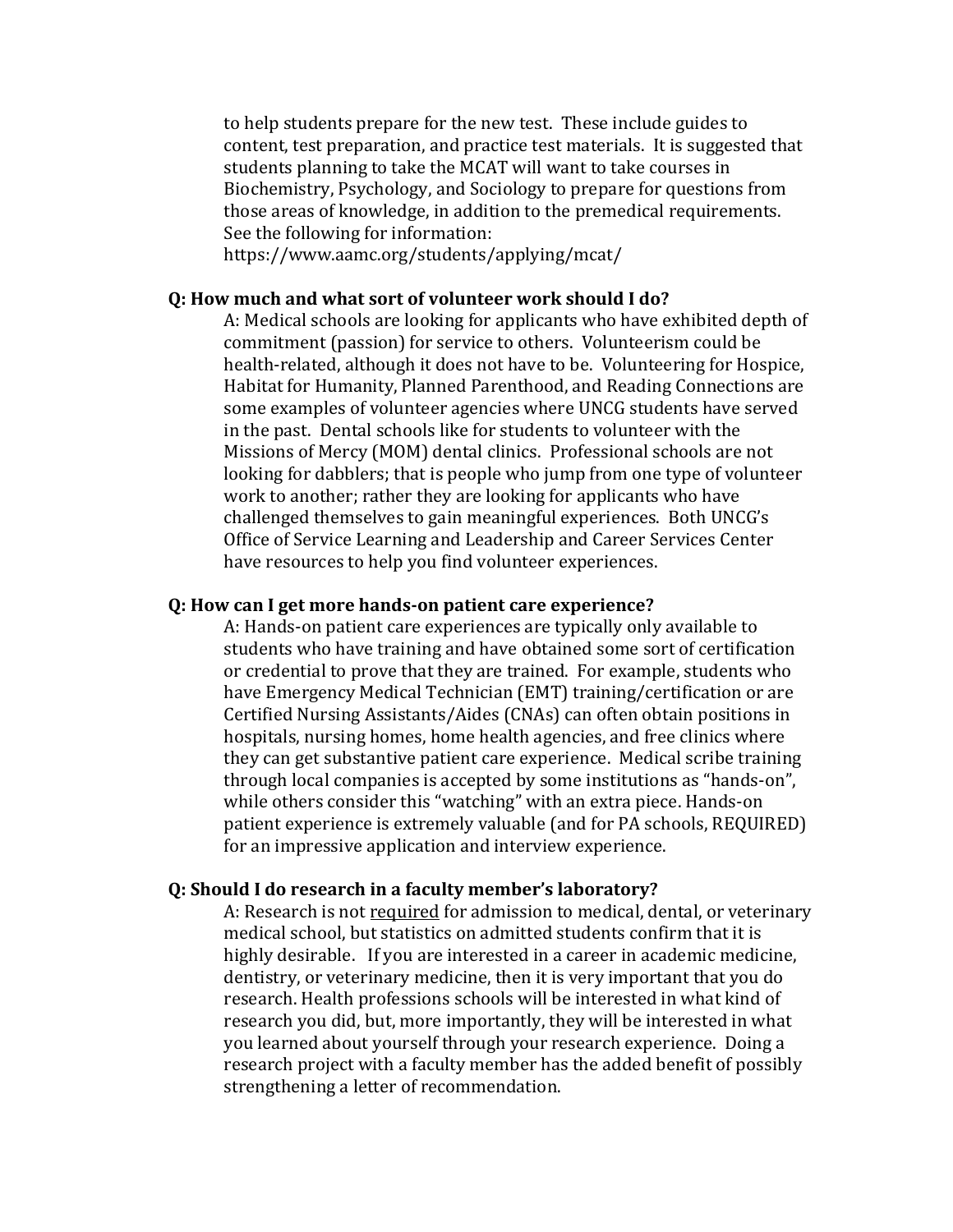#### **Q: Which upper level science courses should I take?**

A: Upper level courses in biochemistry, cell biology, genetics, physiology, microbiology, neurobiology, immunology and histology are some of the courses taken by students who apply to medical, dental, and veterinary medical schools. They are often recommended, but are not necessarily required for admission. You should check the Admission Requirements section on the websites for the health professions schools that you are interested in for any specific science course requirements.

### **Q: What conditions make it worthwhile for me to repeat a required course to try to make a better grade?**

A: Consider retaking prerequisite courses that you got "C" grades in, or lower, to show academic improvement. (See Financial Aid questions below: Normally Financial Aid does NOT cover repeated courses, so you would have to take at least 12 hours of "new" classes in any semester where you are repeating a course, or you'll have to pay for that course out of pocket.) As an alternative to repeating lower level courses, getting excellent grades in upper level courses is another way to demonstrate academic success.

#### **Q: Who should I ask to write letters of recommendation/evaluation?**

A: Since UNCG does not use a committee for writing letters, you will need to ask individual faculty members to write letters for you. You want to get to know your professors so they will be able to write strong letters about you both as a student and as person. You do not want testimonial letters. Most health professions schools will specify the number and sources of reference letters. You will want letters from people who can comment effectively about your capabilities and your character. You should use the AAMC letter writer's guidelines to decide who can address the particular attributes that medical schools consider important.

#### **Q: Should I take a Kaplan course or some other MCAT prep course?**

A: The decision on whether to take a test prep course is up to YOU. Test preparation courses, such as those for the MCAT, DAT, GRE, and PCAT are expensive. Students who are eligible for need based financial aid may qualify for a fee reduction. There are many available test preparation resources that you can purchase that are less expensive than taking a test preparation course, which can be found on the AAMC website. If you wish to purchase test prep materials, a discounted Kaplan MCAT prep course is now available for UNCG students in the spring of each year.

# **Q: Who should I talk with who can help me with Plan B if my initial goals change or do not seem realistic?**

A: The best person to talk with you about your goals and aspirations is your Pre-professional advisor (listed second on your DegreeWorks advisor box). You can also speak to the Chair of the Health Careers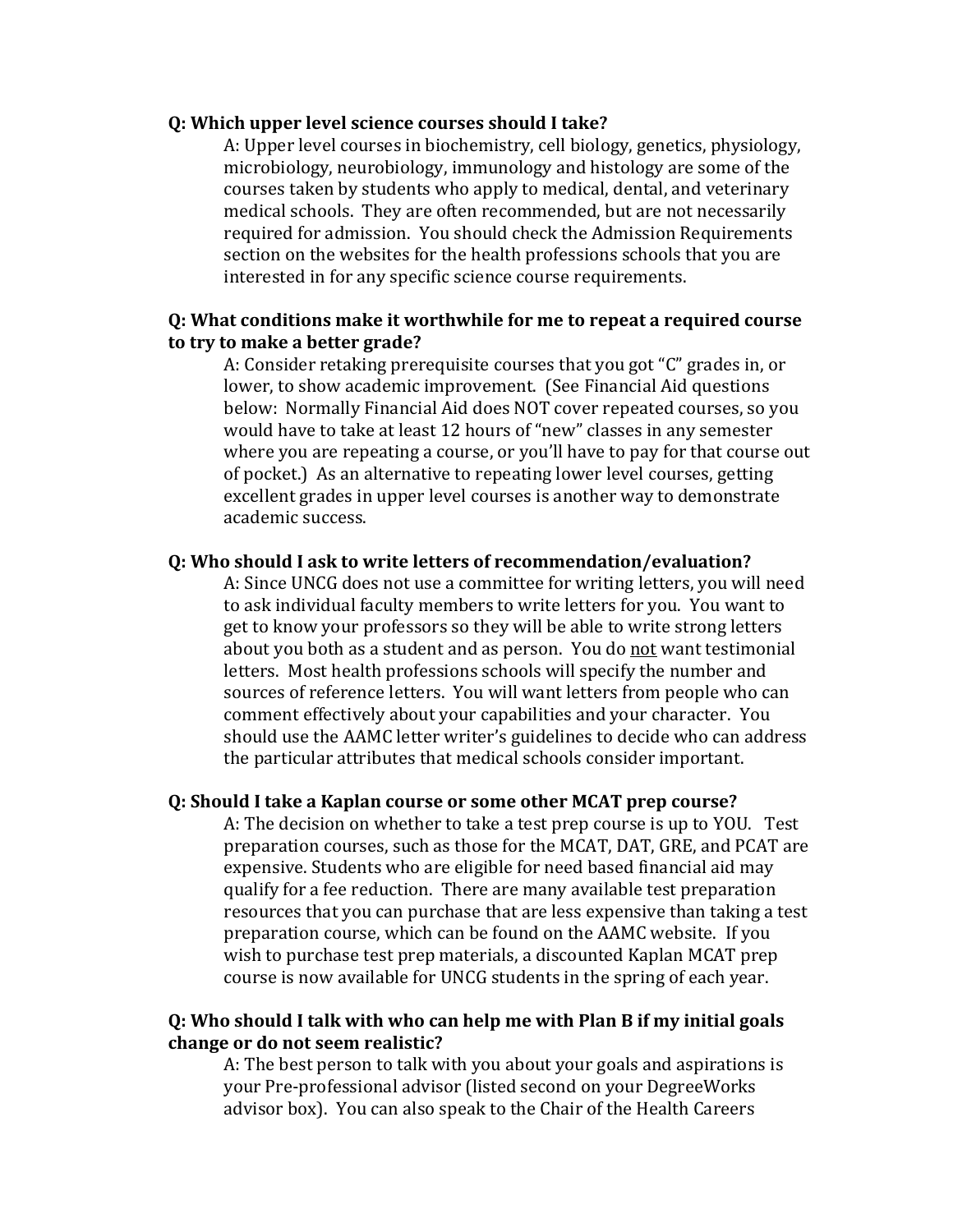Advisory Committee (Robin Maxwell) and consult the Career Services Center in Elliott University Center to discuss alternative careers.

### **Q: Is it required that my academic advisor be specially designated as a health careers advisor?**

A: No, but it can be helpful as you navigate your college career to be advised by someone with appropriate training and experiences. A trained health careers advisor can provide you with information and opportunities related to your desired path, since they have helped other students successfully navigate the process.

### **Q: I'm a post baccalaureate student; should I finish a second degree?**

A: It typically takes two years for post-bac students to gain admission to their health professions schools. Some post baccalaureate students have finished second degrees in Biology, Chemistry or Biochemistry by taking required classes for those majors during a second full year of post baccalaureate study (the gap year when they are applying to medical or other health professions school). Most post baccalaureate students do not complete a second degree, but many take additional courses during the gap year. Taking more than the minimum number of courses often strengthens applications. Post baccalaureate students should persist with hands-on health care experiences and/or health-related volunteer activities during the gap year while they are applying to schools.

#### **Q: What is a gap year? Should I take advantage of a gap year?**

A: A gap year (sometimes referred to as a "glide" year or "growth" year) is a year between finishing your bachelor's degree and entering the professional program of your choice. One of the most attractive things about a gap year is that it allows you to spread your science classes out throughout your entire time in college, rather than compressing them all into the first three years. (Basically, if you want to begin your professional program in the fall following graduation, with no gap, you have to have all of your required science classes completed by the end of your JUNIOR year, in order to take the entrance exam and apply in the fall of your SENIOR year of college.) With a gap year, you can study for that MCAT/DAT/OAT/PCAT/GRE, get more hands-on or volunteer experience, perfect your personal statement, and potentially do research or take additional post-bac classes to beef up your science GPA. Only about one-third of all students applying to medical schools last year did so straight from college without a gap year, and the average starting age for health-related professional schools is 25 years.

## **Q: What is a good way to stay informed about health-related programs at UNCG?**

A: If you are listed as a pre-professional student (second major), then you should automatically be a part of the Canvas organization "Pre-Professional Programs" group, which has announcements of upcoming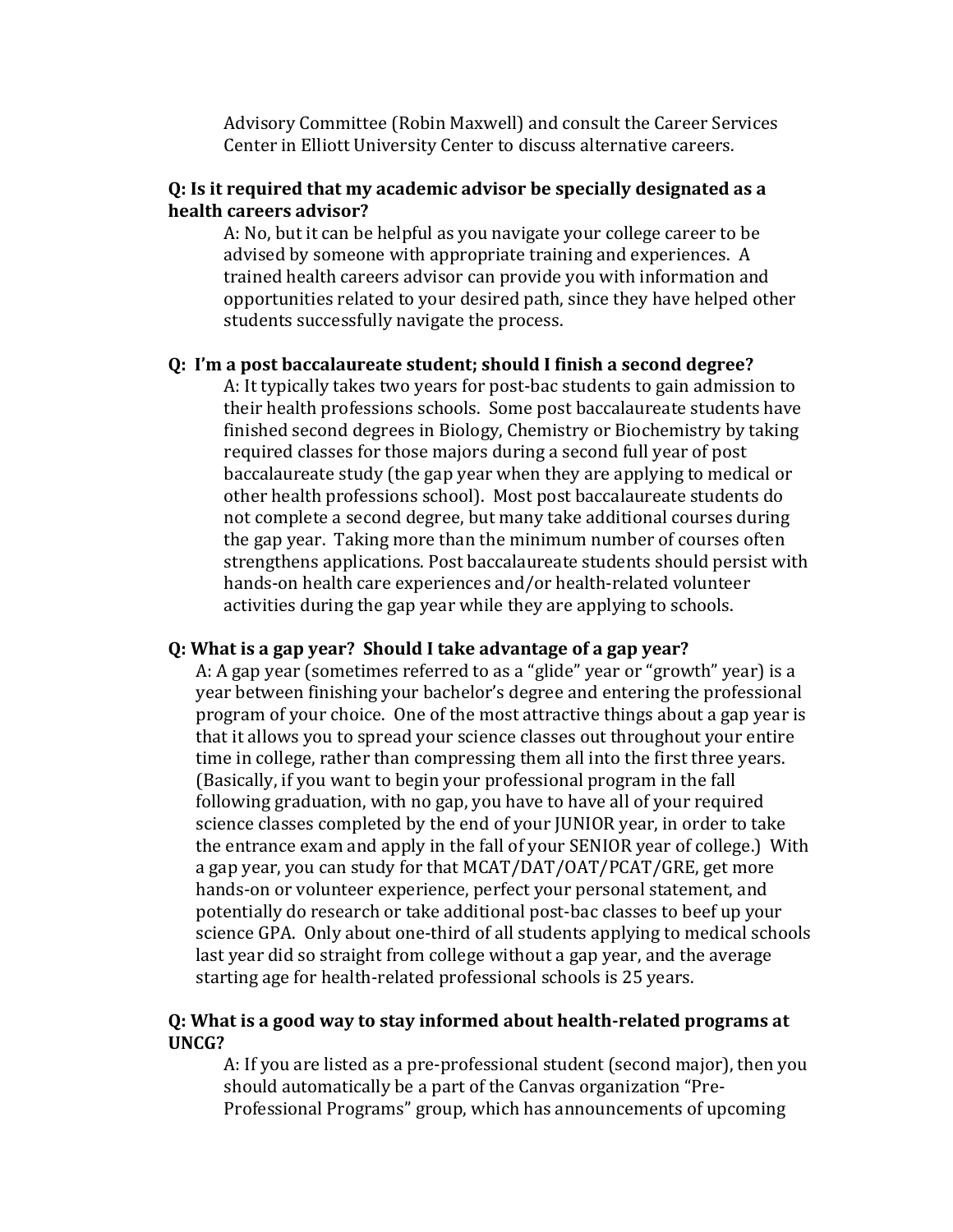events and opportunities, as well as modules with information about summer enrichment, letters of recommendation, interview strategies, and resources for each pre-professional track. Not an official pre-professional second major? Be sure to declare that second major using the Change your Major function in UNCGenie's Student records. Then, send your UNCG email address to Robin Maxwell [\(Robin\\_Maxwell@uncg.edu\)](mailto:Robin_Maxwell@uncg.edu) and she will add you to the organization.

Information about health-related career events is often posted on the Biology Department website:

(http://biology.uncg.edu/about/healthmeet.html).

A Health Careers bulletin board with useful information for all preprofessional students (and specific information about different tracks) is maintained on the lab hallway of 1st floor Sullivan Building. You should make a habit of checking this frequently when you are in the building.

#### **To Prepare a Strong Professional School Application:**

### **Q: How can I write an outstanding personal statement?**

A: Attend the Personal Statement Writing Workshop that is usually held in the spring semester. Also, you should consider starting an e-portfolio. You should title the e-portfolio "The Why I Want to be a Doctor (Dentist, Veterinarian, PT, PA, etc.) portfolio". Use your portfolio to document your thoughts, ideas, and, even more importantly, experiences that you have that show that you know why you want to be doctor or some other health professional. The portfolio will help you write your personal statement about why you want to be a doctor. It should also have some great personal stories/anecdotes that show your commitment to your future career. Once you have written your personal statement, make sure that you get plenty of feedback/criticism about it from a variety of individuals that you feel write well. You should also take it to the Writing Center for evaluation of your grammar, flow, and tense agreement.

#### **Q: How can I prepare strong secondary/supplemental applications?**

A: Secondary/supplemental applications will have more questions about you and your motivations for a particular health career. Your answers need to be carefully thought out and well written. Be sure to get feedback/criticism of your secondary application before you send it. Be sure not to "copy and paste" information from your personal statement into the secondary application questions!

#### **Q: How can I get help preparing for professional school interviews?**

A: The Career Services Center does mock interviews. Go to the Career Services and ask to schedule a mock interview for medical (or other health professions school). Also, check with your health careers advisor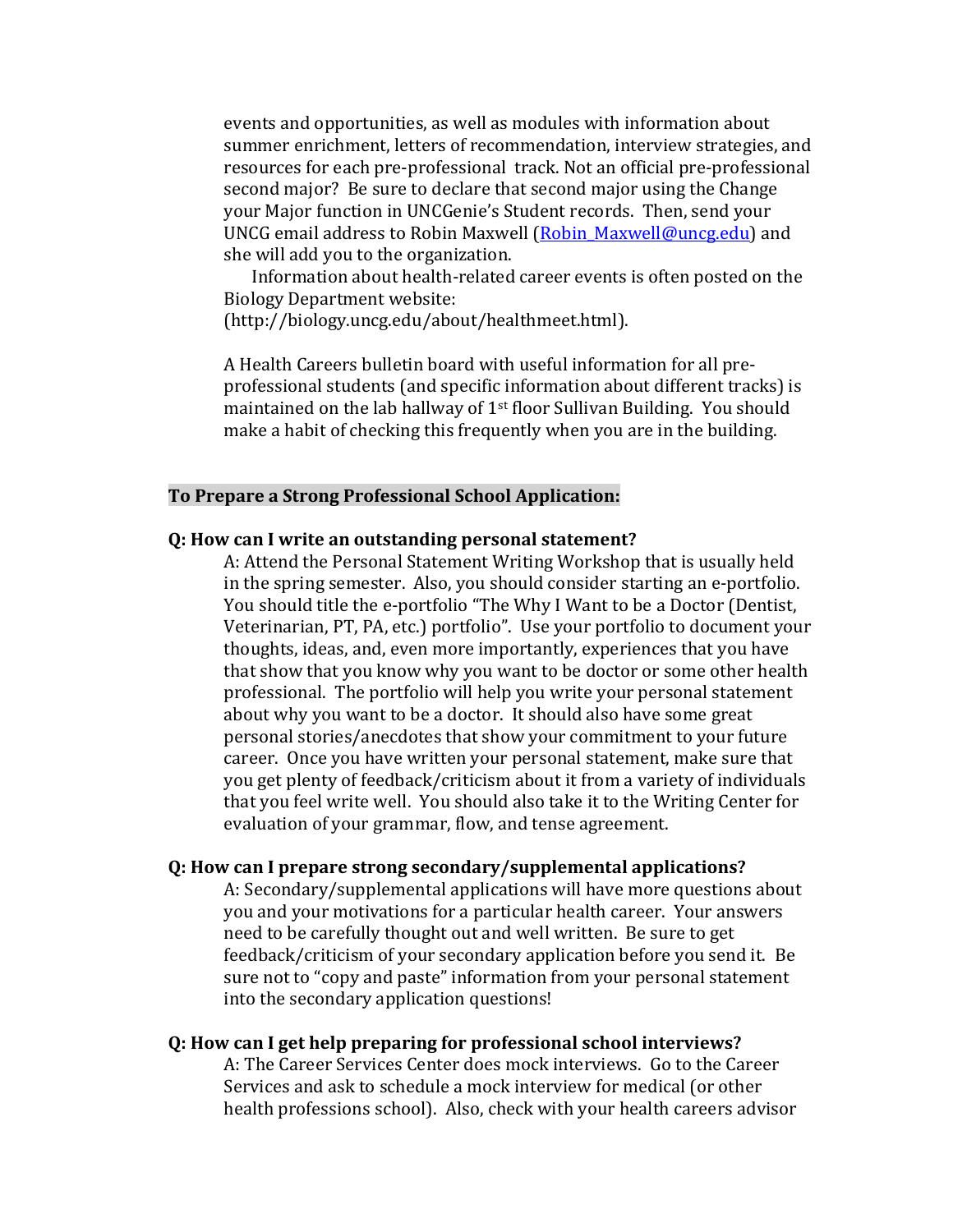to see if they would do a mock interview with you. Before any interview at a medical or other health professions school, be sure to review your primary and secondary applications. What you have written about yourself in those applications often forms the basis for an interviewer's questions. Develop and practice your "elevator speech."

### **Q: Where can I find out specific information about the schools to which I am interested in applying?**

A: You should explore the websites of the schools that you are interested in to see what their requirements are as well as any other information that they may post. To organize and compare this information, we recommend that you create a chart or checklist of these requirements and recommendations. Include average GPA and average test scores for acceptance into each program, as well as important dates and deadlines, in addition to pre-requisite coursework. You might also find it helpful to consult with a health career advisor about the schools in which you are interested.

### **Q: How many students does UNCG get into medical/dental/veterinary medical school every year?**

A: This is not an appropriate question to ask, since UNCG does not get *any* students into medical/dental/veterinary medical school. UNCG students get themselves into those schools by virtue of their academic performance, their performance on a high stakes national test, their letters of recommendation, the quality of their applications, and, most importantly, through their experiences that demonstrate to medical/dental/veterinary schools (and other health professions) that they know why they want to be doctors, dentists, veterinarians, etc. UNCG students enjoy the same, or slightly higher, average acceptance rate to professional schools as other, comparable institutions or programs.

#### **Financial Aid Questions**

### **Q: Can I receive financial aid for repeating a course to improve my grade?**

A: If you previously **failed** a course, you may be eligible to receive financial aid for the repeated course. If you have already passed the course (even at another school and you have transferred the credit(s) to UNCG), you are not eligible to receive financial aid for repeating the course. Repeated courses do NOT count toward the Overall Earned Credit Hours if no credit is awarded the semester the course is repeated. Repeated courses DO count towards attempted hours, and will be considered in Science GPA calculations by professional schools.